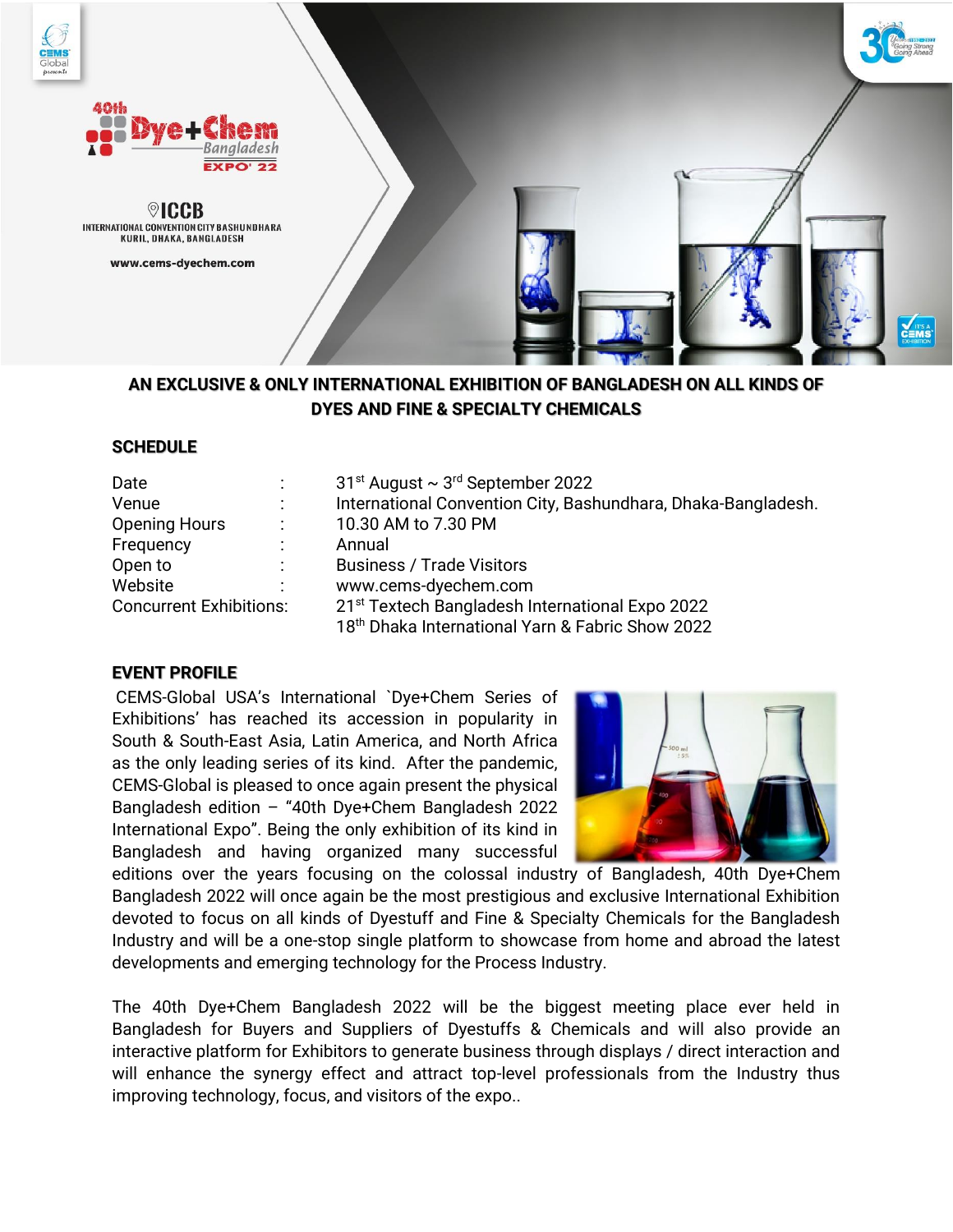#### **WHY BANGLADESH? WHY NOW?**

Bangladesh has significant growth potential, especially in its manufacturing sector and has an impressive track record of growth and poverty reduction. It has been among the fastest growing economies in the world over the past decade, supported by a demographic dividend, strong ready-made garment (RMG) exports of over US\$35 Billion, and stable macroeconomic conditions. A large, young working-age population concentrated in a riverine nation networked by excellent communications — both physically and digitally  $-$  clocking an average growth of over seven per cent consistently for more than a decade.



GDP From Manufacturing in Bangladesh averaged 14873.65 BDT Million from 2006 until 2020, reaching an all time high of 27106.70 BDT Million in 2020. Low-cost and high-quality products are produced on time; reliably and very competitively with a skilled work force; unique regional location for expansion into key Asian and other markets; privileged trading status with Canada, the EU and Japan; clusters of companies providing a local supplier base with depth in skilled labor, training, and technical development facilities provide a favorable advantage for the boom in manufacturing in Bangladesh. The manufacturing sector of Bangladesh currently contributes 17 per cent of the value added to the country's GDP as well as 90 per cent of exports.

### **PROFILE OF EXHIBITS**

All Industry : Adhesives / Catalysts/ Basic chemical bulk drugs, Chemical Intermediates/ Cleaning chemicals, Corrosion inhibitors, Cosmetic Chemicals, Detergent Raw Materials, Dyes and dye stuffs, Electro Chemicals, Electroplating chemicals, Fertilizers, Fine Chemicals, Food Chemicals, Inorganic Chemicals, Laboratory chemicals, Oil Field chemicals, Performance chemicals, Petrochemicals, Processing Chemicals, Textile Chemicals, Agro Chemicals, New Chemical Materials, Chemical Equipment & Engineering, Chemical Control Apparatus & Instruments / Equipment, Chemical Processing Equipment / Machinery.

Textile : (a) All kinds of dyestuff and pigment, disperse dye, acid dye, reactive dye, basic dye, direct dye, vat dye, Sulphur Dye, Indigo blue, sulfureted black, organic pigment, printing plasm, color dyestuff, etc; (b) Various Dye intermediates; (c) Textile, Dyeing and Finishing Auxiliary: dye dispersed/ water treatment/ preparative treatment/ printing treatment/ printing behind treatment/ treatment and machining auxiliary, inorganic pigments and ore stuff, organic impregnate, surface active impregnant, printing auxiliary, environmental and functional style auxiliary, etc; (d) Other Auxiliary : Chemical fiber monomer, activator, chemical fiber oil auxiliary, supple auxiliary, bond, finishing auxiliary and other chemicals; (e) Textile Industry environmental technology, quality authentication system and relative apparatus and equipment, etc, Support Services, Related Trade Publications & Web portals.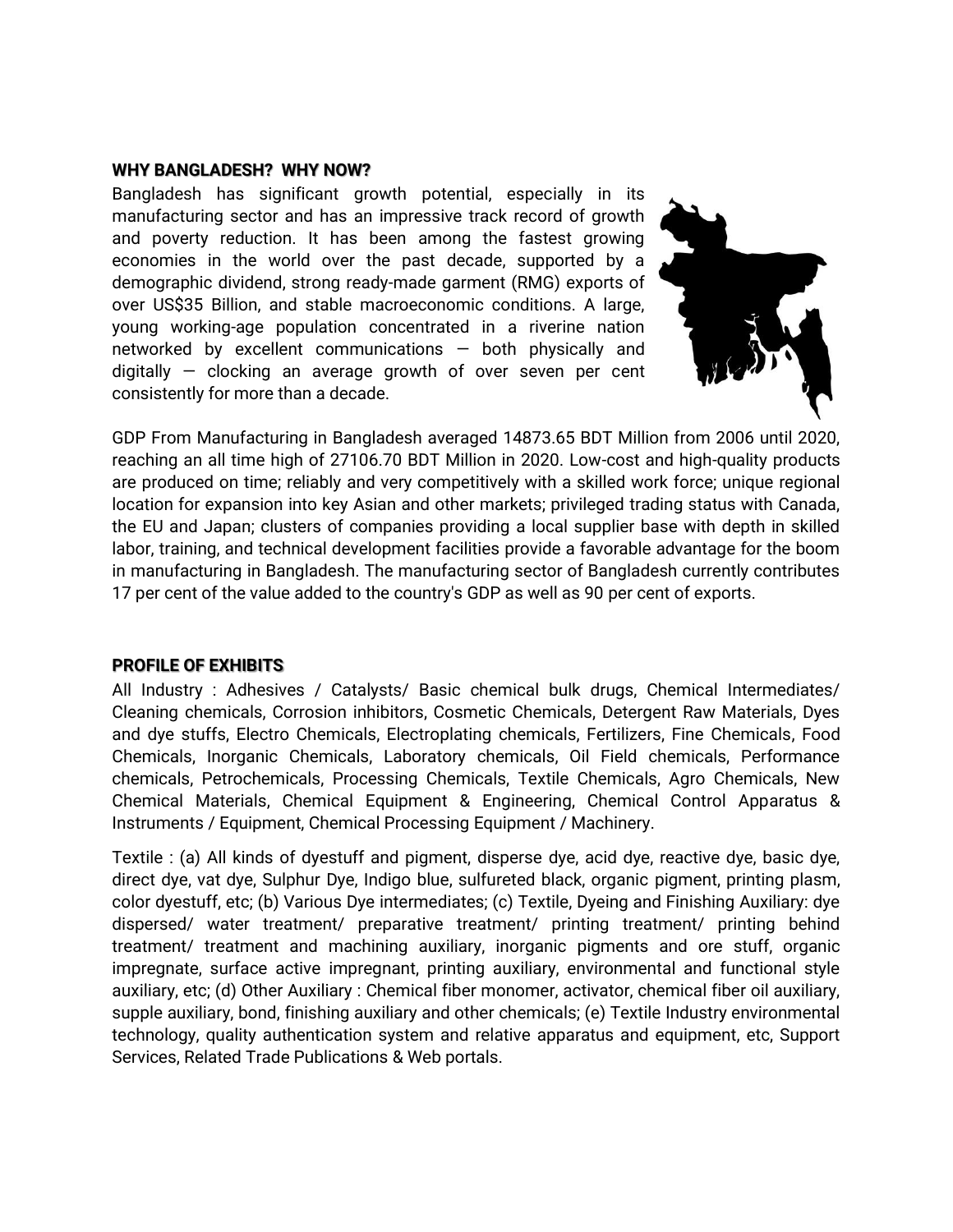## **PROFILE OF VISITORS**

The "40th Dye+Chem Bangladesh 2022 International Expo" will focus on Target visitors consisting of Operation / Production / Industrial Managers, Senior Production Representatives, Purchase Departments of Processing Industry, Decision makers and Professionals from all related Industries, Consultants, Agencies, Manufacturers, Exporters, Government Officials, Associations, Importers & Traders from all sectors of the Industry of Bangladesh, Trading Companies, Export Houses.

# **ABOUT CEMS-GLOBAL (ORGANIZER)**

CEMS-Global USA, based in New York, is a professional Multinational Exhibition & Convention Organizer, having its operations across 4 continents. Established in 1992, CEMS-Global, in this span of 30 years has been committed to organizing Professional B2B Trade Shows for important Business sectors of the trade and economy.

In this span of almost 3 decades, CEMS-Global has partnered with several Business Associations, Chamber of Commerce's, Export Promotion Councils, International Trade Promotion organizations, Governments.

Our successful 40 Trade shows per annum in highly potential and developing countries of the world across 4 continents have benefited hundreds of thousands of Manufacturers, Several Industry sectors and boosted International Trade & Development in many countries. With our 40 Trade Shows on important business sectors and commendable presence globally across 4 continents, we transform our Events into successful Trade Shows with focus on our knowledge, skill, finesse and creativity.

We bring all these attributes together to reinvent events….to transform the ordinary into extraordinary and producing successful Trade Shows in important and potential markets around the world. As a company with Global presence and a wide-ranging proven track record, CEMS-Global USA also provides High-Value Management & Strategy Consultancy Services and lays its knowledge, its vast global experience at the disposal of the Client and assists Trade/ Business Associations and Enterprises improve work strategies, improve efficiency & performance or entering new markets, with our proven system to reach the goal. Great people make great partnerships!

CEMS-Global's dedicated team stands with you in making a right decision for your participation in a Trade Show or enhance your Businesses in the next important market for you that will yield exceptional results.

With over 750 Trade Shows, 54,577+ Exhibitors, 1.65+ Million Attendees in our portfolio; we are devoted to take you where markets are.